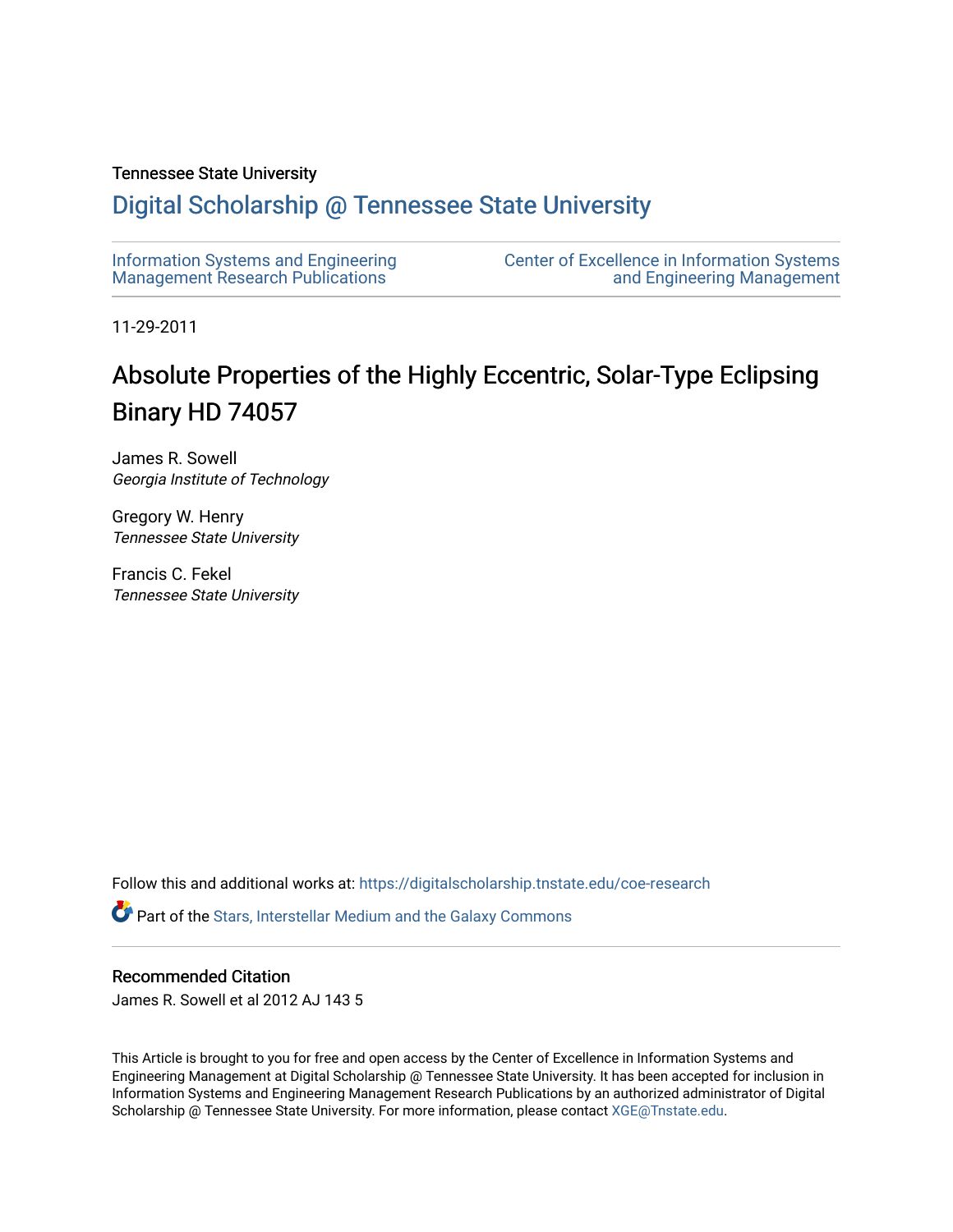#### ABSOLUTE PROPERTIES OF THE HIGHLY ECCENTRIC, SOLAR-TYPE ECLIPSING BINARY HD 74057

JAMES R. SOWELL<sup>1</sup>, GREGORY W. HENRY<sup>2</sup>, AND FRANCIS C. FEKEL<sup>2,3</sup><br><sup>1</sup> School of Physics, Georgia Institute of Technology, Atlanta, GA 30332, USA; jim.sowell@physics.gatech.edu

<sup>2</sup> Center of Excellence in Information Systems, Tennessee State University, 3500 John A. Merritt Boulevard, Box 9501, Nashville, TN 37209, USA;

[gregory.w.henry@gmail.com,](mailto:gregory.w.henry@gmail.com) [fekel@evans.tsuniv.edu](mailto:fekel@evans.tsuniv.edu)

*Received 2011 August 25; accepted 2011 October 31; published 2011 November 29*

#### ABSTRACT

We have obtained Strömgren  $b$  and  $y$  differential photometric observations of the solar-type eclipsing binary HD 74057 plus follow-up high-resolution, red wavelength spectroscopic observations. The system has an orbital period of 31*.*2198 days, a high eccentricity of 0*.*47, and is seen almost exactly edge on with an inclination of 89*.* ◦8. The two main-sequence G0 stars are nearly identical in all physical characteristics. We used the Wilson–Devinney program to obtain a simultaneous solution of our photometric and spectroscopic observations. The resulting masses of the components are  $M_1 = 1.138 \pm 0.003 M_{\odot}$  and  $M_2 = 1.131 \pm 0.003 M_{\odot}$ , and the radii are  $R_1 = 1.064 \pm 0.002 R_{\odot}$  and  $R_2 = 1.049 \pm 0.002 R_{\odot}$ . The effective temperatures are 5900 K (fixed) and 5843 K, and the iron abundance, [Fe*/*H], is estimated to be +0*.*07. A comparison with evolutionary tracks suggests that the system may be even more metal rich. The components rotate with periods of 8*.*4 days, significantly faster than the predicted pseudosynchronous period of 12*.*7 days. We see evidence that one or both components have cool spots. Both stars are close to the zero-age main sequence and are about 1*.*0 Gyr old.

*Key words:* binaries: close – binaries: eclipsing – binaries: spectroscopic

*Online-only material:* color figures, machine-readable and VO tables

#### 1. INTRODUCTION

HD 74057 = HIP 42753 ( $\alpha = 08^{\text{h}}42^{\text{m}}45^{\text{s}}90$ ,  $\delta = 31°51'41''0$ (2000)) was an undistinguished seventh magnitude late-F star in northern Cancer until Davies [\(2006\)](#page-7-0) examined the data from an automated survey for variable stars and discovered it to be an eclipsing binary. He collected additional eclipse observations (Davies [2007\)](#page-7-0) and found the primary and secondary eclipses to have similar depths (∼50%) but very different durations (5*.*45 and 13*.*53 hr, respectively). He determined an orbital period of 31*.*2198 days and concluded that the two components have similar mass, size, and brightness and, furthermore, that the orbit has a large eccentricity of 0*.*6 and an inclination very close to 90◦.

We began observing HD 74057 in 2001 when we added it to our photometric program designed to detect long-term spot cycles in solar-type stars (Henry [1999\)](#page-7-0). It was selected as a mildly active star, based on its log  $R'_{HK}$  value of  $-4.5$ , provided to us by D. Soderblom (2001, private communication). We independently discovered its eclipses and began spectroscopic observations in 2002. In this paper, we present our photometric and spectroscopic observations of HD 74057 as well as a detailed analysis of the light and radial velocity curves, which enable us to determine fundamental properties of this double-lined binary. We then compare the properties of the components with Yonsei-Yale evolutionary tracks.

#### 2. PHOTOMETRIC OBSERVATIONS AND REDUCTIONS

Our photometric observations of HD 74057 were acquired during its 2001–2002 and 2004–2005 observing seasons with the T10 0.80 m automatic photometric telescope (APT) located at Fairborn Observatory in the Patagonia Mountains of southern Arizona. The T10 APT is nearly identical to the T8 0.80 m APT described in Henry [\(1999\)](#page-7-0). Like the T8 APT, T10 has a twochannel precision photometer that uses a dichroic beam splitter to enable the simultaneous measurement of the Strömgren *b* and *y* passbands with separate EMI 9124QB bi-alkali photomultiplier tubes (PMTs). The APT measures the difference in brightness between a program star and a nearby constant comparison star or stars with a typical precision of ∼0*.*0015 mag for single measurements of bright stars ( $V \lesssim 8.5$ ).

We used the T10 APT to make single, night-to-night observations of HD 74057 throughout both the 2001–2002 and 2004–2005 observing seasons to establish the out-of-eclipse light level of the system. We also used T10 to make highercadence monitoring observations of the primary and secondary eclipses during six nights of the 2004–2005 observing season. The resulting data are described in the following two subsections.

#### *2.1. Out-of-eclipse Photometry*

We acquired 99 and 68 nightly brightness measurements of HD 74057 during the 2001–2002 and 2004–2005 observing seasons, respectively. The telescope was programmed to measure the brightness of HD 74057 with respect to three nearby comparison stars in the following sequence: DARK, A, B, C, D, A,  $SKY_A$ , B,  $SKY_B$ , C,  $SKY_C$ , D,  $SKY_D$ , A, B, C, D. The comparison stars A, B, and C are HD 73596 ( $V = 6.21$ ,  $B - V = 0.40$ ,  $F5$  III), HD 72114 (*V* = 7.79,  $B-V = 0.41$ , F2), and HD 71277  $(V = 8.18, B - V = 0.41, F2)$ , respectively, while star D is  $HD 74057 (V = 7.18, B - V = 0.60, F8).$ 

Each complete sequence, referred to as a group observation, was reduced to form three independent measures of each of the six differential magnitudes D−A, D−B, D−C, C−A, C−B, and B−A. The differential magnitudes were corrected for differential extinction with nightly extinction coefficients and transformed to the standard Strömgren system with yearly mean transformation coefficients. The three independent measures of each differential magnitude within each group observation

<sup>3</sup> Visiting Astronomer, Kitt Peak National Observatory, National Optical Astronomy Observatory, operated by the Associated Universities for Research in Astronomy, Inc., under cooperative agreement with the National Science Foundation.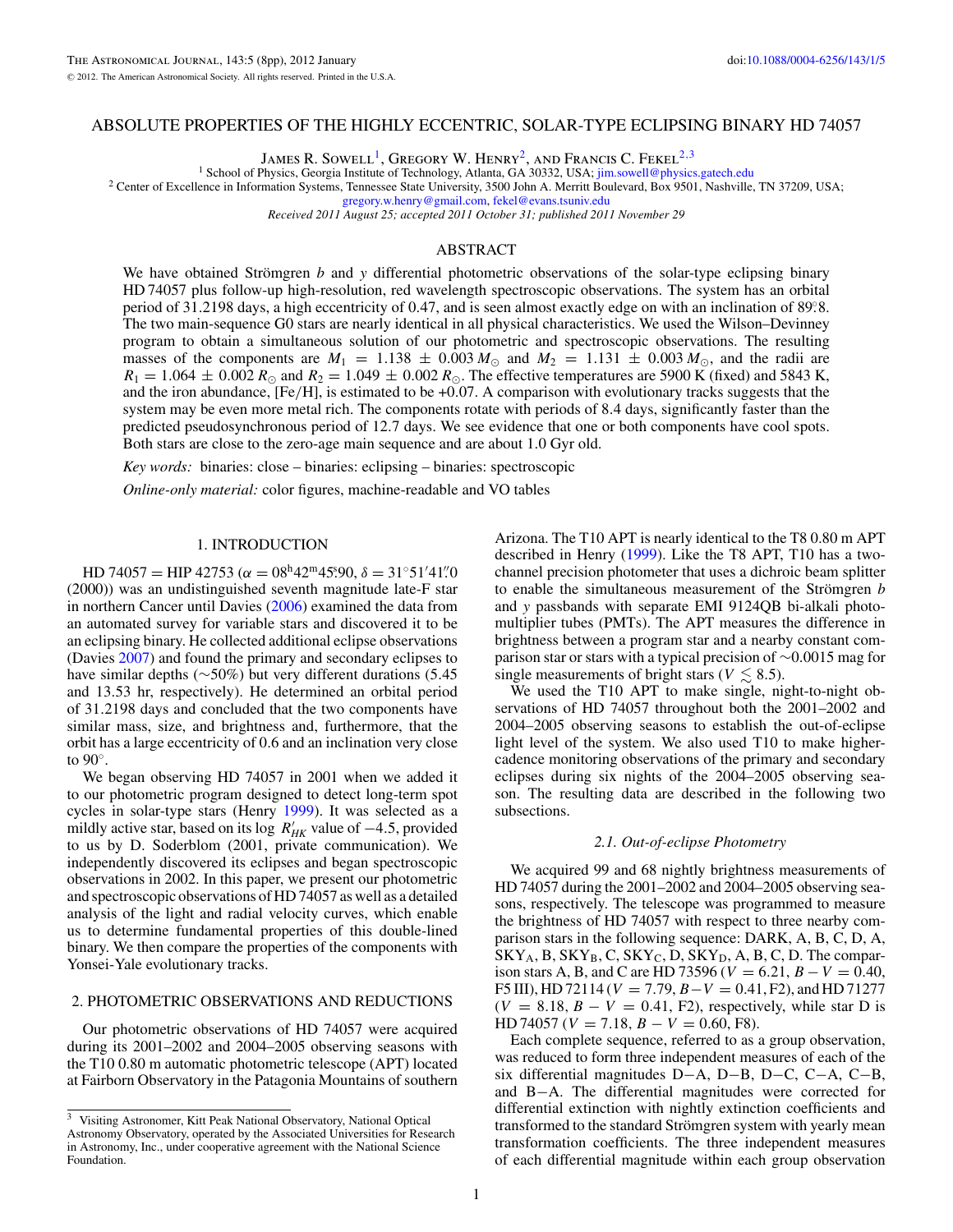<span id="page-2-0"></span>The Astronomical Journal, 143:5 (8pp), 2012 January Sowell, Henry, & Fekel Sowell, Henry, & Fekel

| <b>Table 1</b><br>Photometric Observations <sup>a</sup> |       |    |  |
|---------------------------------------------------------|-------|----|--|
| Heliocentric Julian Date                                | Phase | Δν |  |

| пеносените линан Date<br>$(HJD - 2,400,000)$ | rnase  | $\Delta V$ | $\Delta D$ |
|----------------------------------------------|--------|------------|------------|
| 52,196.9886                                  | 0.0353 | $+0.983$   | $+1.093$   |
| 52,197.9775                                  | 0.0669 | $+0.983$   | $+1.094$   |
| 52.198.9815                                  | 0.0991 | $+0.984$   | $+1.093$   |
| 52,200.9715                                  | 0.1628 | $+0.976$   | $+1.084$   |
| 52.203.9680                                  | 0.2588 | $+0.981$   | $+1.089$   |
|                                              |        |            |            |

Note.<sup>a</sup> The phases are based on parameter values listed in Table [6.](#page-5-0)

(This table is available in its entirety in machine-readable and Virtual Observatory (VO) forms in the online journal. A portion is shown here for guidance regarding its form and content.)

were combined, giving one mean data point per complete sequence for each of the six differential magnitudes. If the standard deviation of any of the six mean differential magnitudes exceeded 0*.*01 mag, the entire group observation was discarded to filter observations taken under non-photometric conditions.

The scatter of all 167 out-of-eclipse C−A, C−B, and B−A differential magnitudes of the three comparison stars, as measured by the standard deviation of a single observation from the mean, was within the range 0*.*0014–0*.*0018 mag for both the Strömgren *b* and *y* observations. Periodogram analyses of these comparison star differential magnitudes failed to reveal any significant periodicity between 1 and 100 days. Thus, all three of our comparison stars are constant to the limit of precision for a single observation. We chose to use the D−A differential magnitudes in *b* and *y* for our light curve analyses.

The 2001–2002 and 2004–2005 nightly (D−A) out-of-eclipse observations are presented as the first 167 rows of Table 1. The times in Table 1 are heliocentric Julian dates (HJD); the HJDs for each nightly  $\Delta b$  and  $\Delta y$  observation are identical since the two bands were measured simultaneously. The Δ*y* measurements from the two observing seasons are plotted separately in the top panels of Figures 1 and [2.](#page-3-0) The mean Δ*y* light levels of each season are shown in the top panels by the horizontal dashed lines; the two means are identical within their uncertainties. The scatter (standard deviation) of the observations in the first and second observing seasons is 0*.*0043 and 0*.*0032 mag, respectively. These values are significantly greater than the ∼0*.*0015 mag measurement precision, suggesting that star D (HD 74057) exhibits low-amplitude, out-of-eclipse brightness variability.

Periodogram analyses of the two seasons (based on leastsquares fitting of sine curves) are shown in the middle panels of Figures 1 and [2,](#page-3-0) where we plot the fractional reduction of the total variance (reduction factor) of the data versus trial frequency.

The corresponding best-fit periods are 8*.*49 and 4*.*26 days for 2001–2002 and 2004–2005, respectively. We interpret the 8*.*49 day period as the stellar rotation period, made apparent by rotational modulation of starspots on the stellar photosphere. The photometric period in the second season is 4*.*26 days, exactly half (within the uncertainties) of the rotation period found in the first season. A continually increasing amplitude and a brightness trend are also seen in the second season. We interpret these changes as a result of ongoing redistribution of the spot activity on the stellar surface, either through differential rotation and*/*or the growth and decay of individual spot regions. The halving of the photometric period between the two observing seasons is a consequence of the redistribution of spots to opposite hemispheres of the stellar surface, which



**Figure 1.** Top: nightly Strömgren  $\Delta y$  magnitudes from the T10 APT for the 2001–2002 observing season. Middle: frequency spectrum of the Δ*y* observations showing the best-fit period of 8*.*49 days, which we take to be the rotation period of the active component(s). Bottom: Δ*y* observations phased with the 8*.*49 day rotation period have an amplitude of 0*.*008 mag. The horizontal dashed lines in the top and bottom panels represent the mean brightness of the Δ*y* data set.

results in two brightness maxima and two minima per stellar rotation. Phase curves of the two observing seasons computed with the 8*.*49 and 4*.*26 day periods are plotted in the bottom panels of Figures 1 and [2,](#page-3-0) respectively. Least-squares sine fits of the two phase curves give peak-to-peak amplitudes of 0*.*0083 and 0*.*0049 mag, respectively. The changing spot amplitude in the second season is another effect of spot redistribution. The photometric variability in HD 74057 is typical of that seen in other low-amplitude, starspot variables (e.g., Henry et al. [1995\)](#page-7-0).

This simple depiction of starspot activity is complicated by the fact that HD 74057 is an eccentric double-lined binary with very similar components, as we show below by modeling the light and velocity curves. Therefore, because we cannot identify whether the primary or the secondary component of the binary (or both) is the active component, we cannot rectify the light curve to remove the effects of the spots. However, since the eclipse amplitudes are *several hundred times* larger than the spot variations, we can safely ignore the spot variability in our light curve solutions below.

#### *2.2. Eclipse Photometry*

On six nights during the 2004–2005 observing season, we used the T10 APT to acquire higher-cadence observations for several hours each night during primary and secondary eclipse. The APT was programmed to observe HD 74057 differentially with respect to the single comparison star A (HD 73596). Each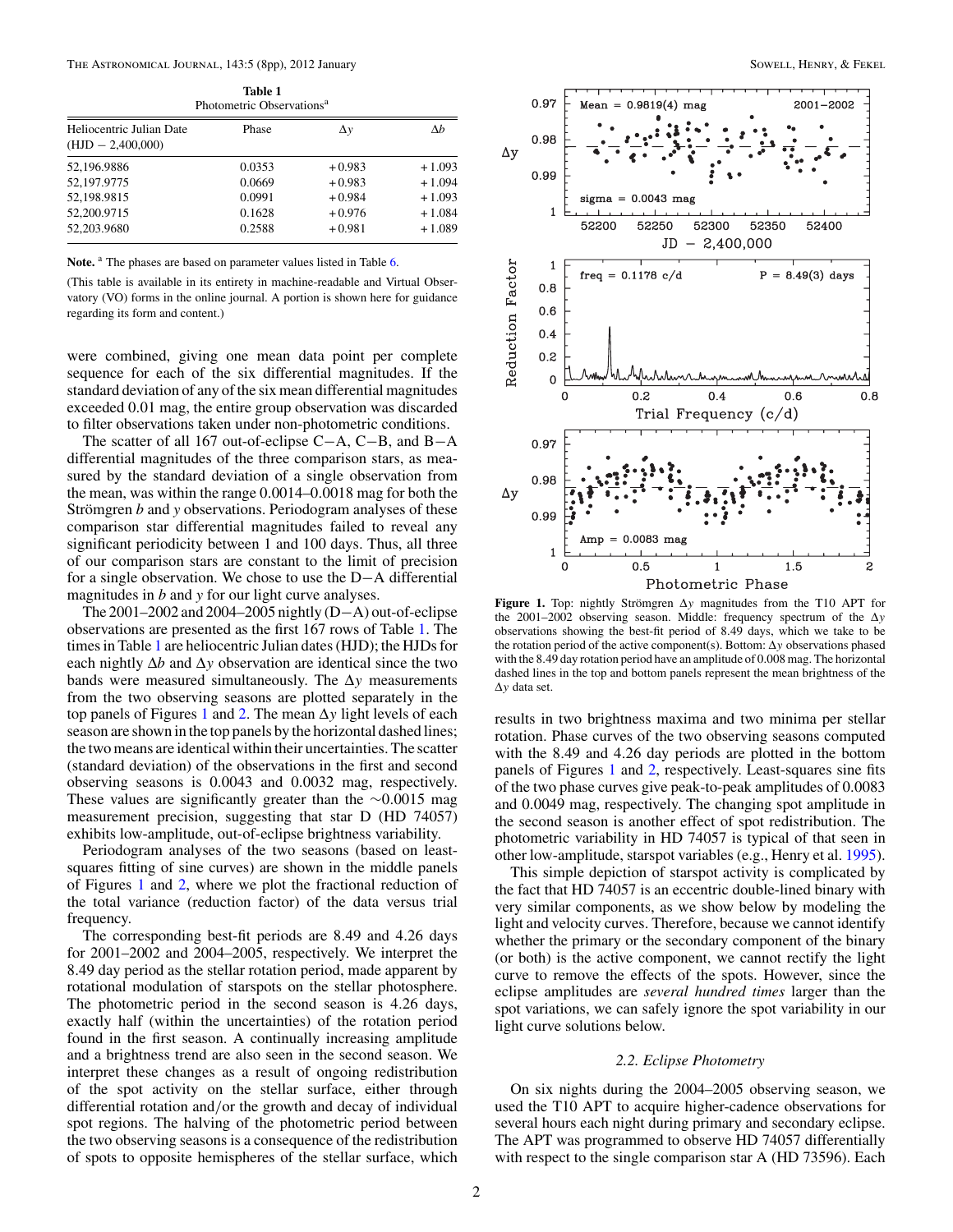<span id="page-3-0"></span>

**Figure 2.** Top: nightly Strömgren  $\Delta y$  magnitudes from the T10 APT for the 2004–2005 observing season. The vertical dotted lines mark the JDs of the eclipse monitoring nights. Middle: frequency spectrum of the Δ*y* observations showing the best-fit period of 4*.*26 days, which we take to be half the stellar rotation period. Bottom: Δ*y* observations phased with the 4*.*26 day period have an amplitude of only 0*.*005 mag. The horizontal dashed lines in the top and bottom panels represent the mean brightness of the Δ*y* data set.

individual differential magnitude (D−A) is treated as a single observation. Measurements on three of the six monitoring nights covered the primary eclipse; the other three nights covered most of the secondary eclipse. A total of 1067 differential magnitudes was acquired on these six nights. They are listed in Table [1,](#page-2-0) immediately after the out-of-eclipse observations and are used in our light curve solutions below. The six monitoring nights are indicated by the vertical dotted lines in the top panel of Figure 2.

#### 3. SPECTROSCOPIC OBSERVATIONS AND REDUCTIONS

From 2002 February to 2007 June, 27 observations, obtained at double-lined phases, were acquired with the Coudé feed telescope, Coudé spectrograph, and a TI CCD detector at the Kitt Peak National Observatory (KPNO). The spectrograms are centered at 6430 Å, cover a wavelength range of 84 Å, and have a resolution of 0*.*21 Å. The signal-to-noise ratio is typically about 150.

Radial velocities were determined with the IRAF crosscorrelation program FXCOR (Fitzpatrick [1993\)](#page-7-0). Two International Astronomical Union radial-velocity standard stars, *β* Vir and 10 Tau, having adopted velocities of 4*.*4 and 27*.*9 km s−<sup>1</sup> (Scarfe et al. [1990\)](#page-7-0), respectively, were used as cross-correlation reference stars. Table [2](#page-4-0) gives the HJDs of mid-observation and the corresponding radial velocities of the primary and secondary components. Additionally, that table lists the fractional phases of the observations, computed from a time of periastron, and the residuals to the orbit, both from the spectroscopic solution discussed below.

#### 4. SPECTROSCOPIC ORBIT

We adopted a preliminary eclipse period of 31*.*22 days and computed an orbital solution of the primary, component 1, with BISP (Wolfe et al. [1967\)](#page-8-0), a computer program that implements a slightly modified version of the Wilsing–Russell method. That orbital solution was then refined with SB1 (Barker et al. [1967\)](#page-7-0), a program that uses differential corrections. We determined an orbit for the secondary, component 2, in the same manner. Because the variances of the solutions for the primary and secondary were similar, we assigned unit weights to all velocities of both components. Finally, the spectroscopic orbits of the primary and secondary were recomputed with a version of SB1 that was modified to simultaneously analyze both components. The orbital elements and derived quantities from that spectroscopic solution are presented in Table [3.](#page-4-0)

#### 5. COMBINED LIGHT AND VELOCITY SOLUTION

Light and velocity solutions were computed with the 2003 version of the Wilson–Devinney (WD) program. The program's physical model is described in detail in Wilson & Devinney [\(1971\)](#page-8-0) and Wilson [\(1979,](#page-8-0) [1990\)](#page-8-0). It now includes an improved stellar atmosphere treatment (Van Hamme & Wilson [2003\)](#page-8-0), which is based on pre-fitted Legendre functions to Kurucz [\(1993\)](#page-7-0) atmosphere models.

Simultaneous photometric and double-lined radial velocity solutions were obtained to improve parameter consistency (Wilson [1979;](#page-8-0) Van Hamme & Wilson [1984,](#page-7-0) [1985\)](#page-8-0). Curvedependent weights were based on the standard deviations that are listed in Table [4.](#page-4-0) Light-level-dependent weights were applied inversely proportional to the square root of the light level. A square-root limb-darkening law was adopted with coefficients *x, y* from Van Hamme [\(1993\)](#page-7-0) and, due to the large separation of the stars, the treatment of reflection from Wilson [\(1990\)](#page-8-0) was used with only one reflection. Gravity darkening (*g*) and bolometric albedo (*A*) coefficients were fixed at convectiveenvelope, canonical values of Lucy [\(1967\)](#page-7-0). We utilized the improved atmosphere model option. Values of these non-varying parameters are listed in Table [5.](#page-4-0)

The temperatures could not be implied by existing MK spectral classifications for none were found in the literature. Instead, we established an effective temperature for the primary by using the observed  $B - V = 0.598$  from the *Hipparcos* catalog and the [Fe*/*H] value of +0*.*07 from the stars that best fit our HD 74057 spectra, as determined below. We input those values into the  $T_e - (B - V) - [Fe/H]$  temperature scale  $(i.e., Equation (1))$  of Alonso et al.  $(1996)$ . The resulting mean temperature for the binary pair is 5874 K. For comparison, Flower [\(1996\)](#page-7-0), who determined an empirical scale between effective temperature and *B* − *V* color, gives  $T_e$  = 5891 K for  $B - V = 0.60$ . Thus, we initially adopted  $T_e = 5900$  K for the primary, which was held constant. After a solution was obtained, the WD program was re-run with temperatures of 5800 K and 6000 K, but in both cases the sum of the squares of the residuals was higher than in the 5900 K solution. Although the WD program computes a very small, formal error for the secondary's effective temperature, we estimate the error for both temperatures to be  $\pm 100$  K.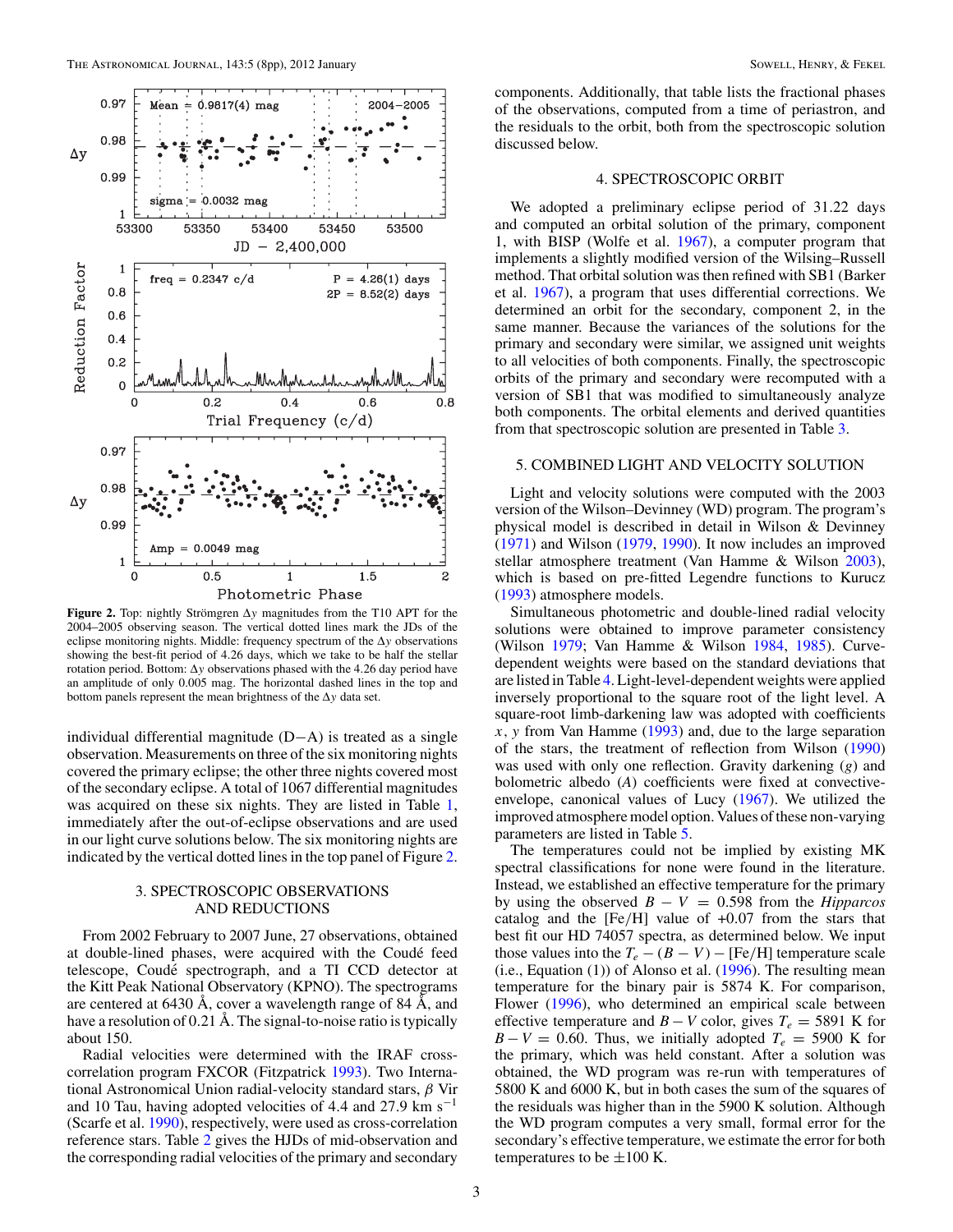<span id="page-4-0"></span>

| Radial Velocities <sup>a</sup>                  |       |                        |                                |                        |                             |
|-------------------------------------------------|-------|------------------------|--------------------------------|------------------------|-----------------------------|
| Heliocentric Julian Date<br>$(HJD - 2,400,000)$ | Phase | $V_1$<br>$(km s^{-1})$ | $(O - C)_{1}$<br>$(km s^{-1})$ | $V_2$<br>$(km s^{-1})$ | $(O - C)2$<br>$(km s^{-1})$ |
| 52,327.831                                      | 0.251 | $-30.8$                | 0.4                            | 41.8                   | 0.2                         |
| 52,330.824                                      | 0.347 | $-23.4$                | $-0.4$                         | 33.6                   | 0.3                         |
| 52,390.662                                      | 0.263 | $-30.0$                | 0.3                            | 40.8                   | 0.1                         |
| 52,394.632                                      | 0.390 | $-18.9$                | $-0.2$                         | 29.3                   | 0.3                         |
| 52,395.666                                      | 0.423 | $-15.8$                | $-0.5$                         | 25.4                   | $-0.1$                      |
| 52,705.782                                      | 0.357 | $-22.3$                | $-0.2$                         | 32.1                   | $-0.2$                      |
| 52,755.693                                      | 0.955 | 63.2                   | 0.0                            | $-53.8$                | 0.0                         |
| 52,756.688                                      | 0.987 | 48.3                   | 0.4                            | $-38.3$                | 0.0                         |
| 52,757.691                                      | 0.019 | 19.6                   | $-0.1$                         | $-9.5$                 | 0.3                         |
| 52,758.651                                      | 0.050 | $-5.7$                 | 0.1                            | 15.7                   | $-0.2$                      |
| 52,759.690                                      | 0.083 | $-23.2$                | $-0.3$                         | 33.5                   | 0.3                         |
| 52,760.712                                      | 0.116 | $-31.0$                | 0.1                            | 41.7                   | 0.3                         |
| 52,942.012                                      | 0.923 | 64.5                   | $-0.4$                         | $-55.6$                | $-0.1$                      |
| 53,121.644                                      | 0.677 | 16.7                   | $-0.1$                         | $-6.7$                 | 0.1                         |
| 53,123.692                                      | 0.743 | 27.7                   | $-0.2$                         | $-18.4$                | $-0.3$                      |
| 53,487.636                                      | 0.400 | $-18.1$                | $-0.4$                         | 28.3                   | 0.3                         |
| 53,635.018                                      | 0.121 | $-32.0$                | $-0.2$                         | 42.0                   | $-0.1$                      |
| 53,636.013                                      | 0.153 | $-34.5$                | $-0.2$                         | 44.5                   | $-0.2$                      |
| 53,637.018                                      | 0.185 | $-34.4$                | 0.1                            | 44.7                   | $-0.2$                      |
| 53,638.021                                      | 0.217 | $-33.4$                | $-0.1$                         | 43.6                   | $-0.1$                      |
| 53,852.664                                      | 0.092 | $-25.8$                | 0.0                            | 36.3                   | 0.1                         |
| 53,856.686                                      | 0.221 | $-32.9$                | 0.2                            | 43.4                   | $-0.1$                      |
| 54,002.021                                      | 0.876 | 56.6                   | 0.0                            | $-47.0$                | 0.1                         |
| 54,005.019                                      | 0.972 | 56.9                   | $-0.2$                         | $-47.6$                | 0.0                         |
| 54,221.673                                      | 0.912 | 63.8                   | 0.2                            | $-53.7$                | 0.4                         |
| 54,223.664                                      | 0.976 | 55.4                   | 0.1                            | $-45.8$                | 0.0                         |

**Table 2**

**Note.** <sup>a</sup> Phases and  $(O - C)$  residuals are computed with the spectroscopic values presented in Table 3.

**Table 3** Spectroscopic Orbital Elements<sup>a</sup>

| Parameter                        | Value                       |  |
|----------------------------------|-----------------------------|--|
| $P$ (days)                       | $31.21987 \pm 0.00015$      |  |
| T(HJD)                           | $2,453,100.5029 \pm 0.0081$ |  |
| $\nu$ (km s <sup>-1</sup> )      | $5.012 \pm 0.035$           |  |
| $K_1$ (km s <sup>-1</sup> )      | $50.039 + 0.065$            |  |
| $K_2$ (km s <sup>-1</sup> )      | $50.522 + 0.065$            |  |
| $\boldsymbol{e}$                 | $0.46721 + 0.00075$         |  |
| $\omega_1$ (deg)                 | $63.59 \pm 0.13$            |  |
| $a_1 \sin i (10^6 \text{ km})$   | $18.993 + 0.026$            |  |
| $a_2$ sin i (10 <sup>6</sup> km) | $19.177 + 0.026$            |  |
| $m_1 \sin^3 i (M_{\odot})$       | $1.1423 \pm 0.0034$         |  |
| $m_2 \sin^3 i (M_{\odot})$       | $1.1314 + 0.0034$           |  |

Note.<sup>a</sup> Solution computed from spectroscopic data alone.

| <b>Measurement Characteristics</b> |             |            |                           |
|------------------------------------|-------------|------------|---------------------------|
| Curve                              | Data Points | Normal Mag | $\sigma^{\rm a}$          |
| Strömgren $y$                      | 1234        | 7.190      | 0.003                     |
| Strömgren b                        | 1234        | 7.568      | 0.003                     |
| $RV_1$                             | 27          | .          | $0.35$ km s <sup>-1</sup> |
| RV <sub>2</sub>                    | 27          | .          | $0.31 \text{ km s}^{-1}$  |

Note. <sup>a</sup> For the light curves, in units of total light at phase 0.25.

We used Mode 2 of the WD program since this provides more degrees of freedom. The resulting orbital elements are given in Table [6.](#page-5-0) Figure [3](#page-5-0) shows the observed measurements along with the light curves computed in each bandpass from our orbital elements. For clarity, expanded views of the primary and secondary eclipses are shown in Figures [4](#page-5-0) and [5,](#page-5-0) respectively.

**Table 5** Non-varying WD Parameters

| Parameter             | Symbol     | Value            |
|-----------------------|------------|------------------|
| Rotation/orbit ratio  | $F_1, F_2$ | 1.0, 1.0         |
| Albedo (bolo)         | $A_1, A_2$ | 0.30, 0.30       |
| Gravity darkening     | $g_1, g_2$ | 0.30, 0.30       |
| Limb darkening (bolo) | $x_1, y_1$ | $+0.159, +0.559$ |
| Limb darkening (bolo) | $x_2, y_2$ | $+0.159, +0.559$ |
| Limb darkening $(y)$  | $x_1, y_1$ | $+0.187, +0.642$ |
| Limb darkening $(v)$  | $x_2, y_2$ | $+0.187, +0.642$ |
| Limb darkening $(b)$  | $x_1, y_1$ | $+0.342, +0.546$ |
| Limb darkening $(b)$  | $x_2, y_2$ | $+0.342, +0.546$ |

The individual radial velocities are compared with the computed curve in Figure [6.](#page-5-0) The observations were obtained at orbital phases well outside of the eclipses, so the Rossiter effect (Rossiter [1924\)](#page-7-0) was not observed.

The two components have expected absolute dimensions for the parameter values and constraints used. The masses are  $M_1 = 1.138 \pm 0.003 M_{\odot}$  and  $M_2 = 1.131 \pm 0.003 M_{\odot}$ , and the radii are  $R_1 = 1.064 \pm 0.002 R_{\odot}$  and  $R_2 = 1.049 \pm 0.002 R_{\odot}$ . The absolute dimensions are provided in Table [7.](#page-6-0) The surface temperatures, masses, and radii of the components are similar to those of G0 V stars (Allen [2000\)](#page-7-0).

#### 6. ECLIPSE EPHEMERIDES

For the light and velocity curve solutions described in Section [5,](#page-3-0) we used time (HJD) instead of phase as the independent variable. This allowed us to determine ephemeris parameters, reference epoch  $T_0$  (i.e., the time of primary eclipse minimum) and period *P*, as part of the solution. These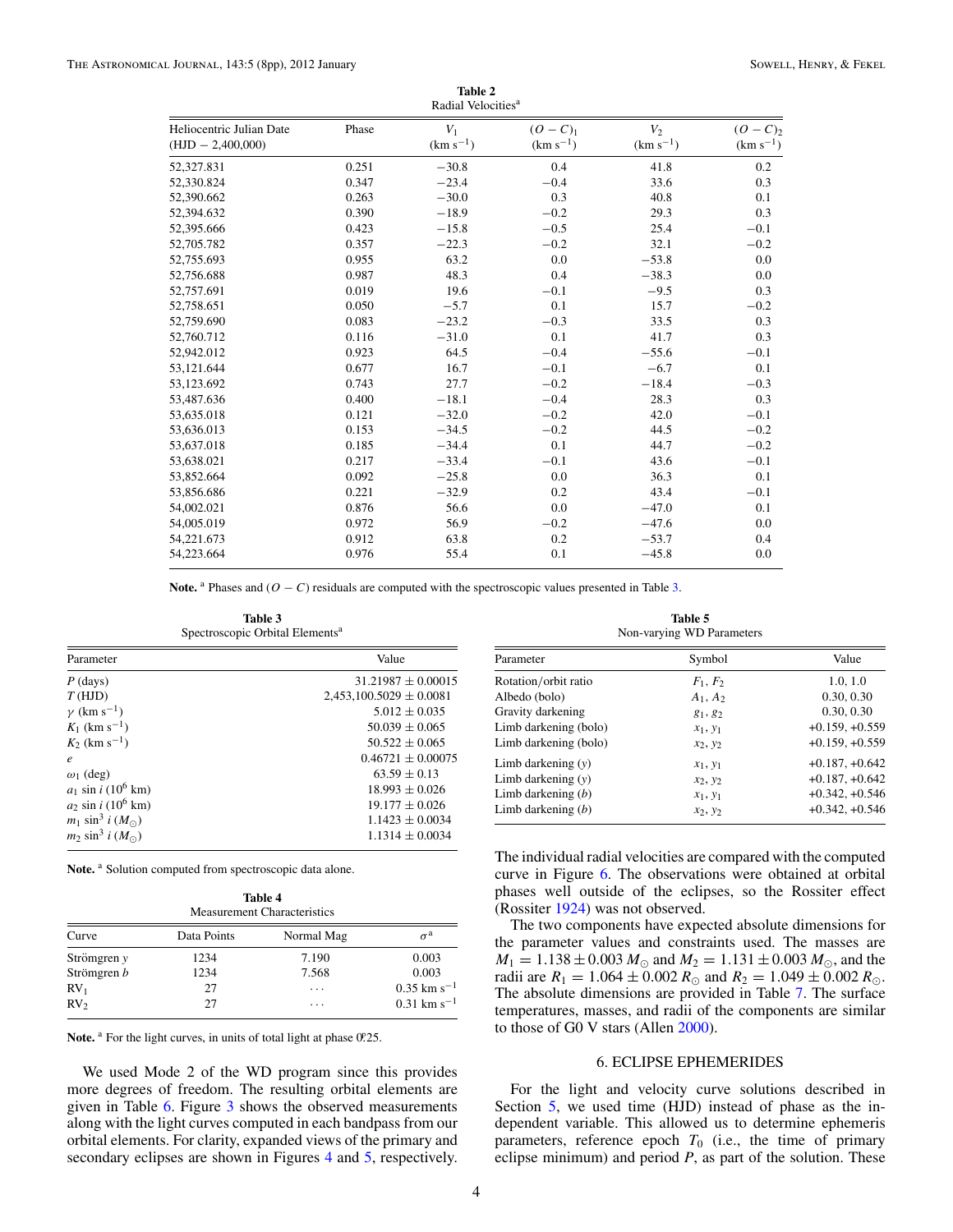<span id="page-5-0"></span>

**Figure 3.** Differential Strömgren b and y magnitudes of HD 74057 plotted with the Wilson–Devinney solution curves.

(A color version of this figure is available in the online journal.)



Figure 4. Expanded view of the differential Strömgren b and y magnitudes of HD 74057 during primary eclipse plotted with the Wilson–Devinney solution curves.

(A color version of this figure is available in the online journal.)

parameters are now based on whole curves, not just on times of minimum.

For our new eclipse ephemerides, we define the time of midprimary eclipse as phase 0.0:

Minimum Light (HJD) = 2*,*454*,*162*.*73553 ± 0*.*00002 + 31*.*2197874 ± 0*.*0000014 *E* days*.*



**Figure 5.** Expanded view of the differential Strömgren *b* and *y* magnitudes of HD 74057 during secondary eclipse plotted with the Wilson–Devinney solution curves.

(A color version of this figure is available in the online journal.)



**Figure 6.** Radial velocities of HD 74057 plotted with the Wilson–Devinney solution curves.

(A color version of this figure is available in the online journal.)

The time of secondary minimum then occurs at phase of 0*.*64325.

## Minimum Light (HJD) = 2*,*454*,*182*.*81766 ± 0*.*00002 + 31*.*2197874 ± 0*.*0000014 *E* days*.*

| Table 6<br>Light and Velocity Curve Results <sup>a</sup> |                   |                               |  |
|----------------------------------------------------------|-------------------|-------------------------------|--|
| Parameter                                                | Symbol            | Value                         |  |
| Period (days)                                            | P                 | $31.2197874 \pm 0.0000014$    |  |
| Epoch of primary eclipse minimum (HJD)                   | $T_0$             | $2,454,162.73553 \pm 0.00002$ |  |
| Eccentricity                                             | $\boldsymbol{e}$  | $0.46659 + 0.00001$           |  |
| Longitude of periastron (deg)                            | $\omega_1$        | $63.7899 \pm 0.0008$          |  |
| RV semiamplitude $(km s^{-1})$                           | $K_1$             | $50.078 \pm 0.009$            |  |
| RV semiamplitude $(km s^{-1})$                           | $K_2$             | $50.388 \pm 0.009$            |  |
| Systemic velocity ( $\rm km\;s^{-1}$ )                   | $\gamma$          | $5.020 \pm 0.036$             |  |
| Semimajor axis $(R_{\odot})$                             | $\overline{a}$    | 54.85 $\pm$ 0.05              |  |
| Inclination (deg)                                        | i                 | $89.825 \pm 0.003$            |  |
| Mass ratio                                               | $M_2/M_1$         | $0.9938 \pm 0.0002$           |  |
| Surface potential                                        | $\Omega_1$        | $53.413 \pm 0.019$            |  |
| Surface potential                                        | $\Omega_2$        | $53.832 \pm 0.024$            |  |
| Temperature (K) (fixed)                                  | $T_1$             | $5900^{\rm b} \pm 100$        |  |
| Temperature $(K)$                                        | T <sub>2</sub>    | $5843 \pm 100$                |  |
| Luminosity ratio                                         | $L_1/(L_1+L_2)_v$ | $0.5174 \pm 0.0014$           |  |
| Luminosity ratio                                         | $L_1/(L_1+L_2)_h$ | $0.5191 \pm 0.0015$           |  |

**Notes.**

<sup>a</sup> Wilson–Devinney simultaneous solution, including proximity and eclipse effects, of the light and velocity data.

<sup>b</sup> Adopted value, see the text.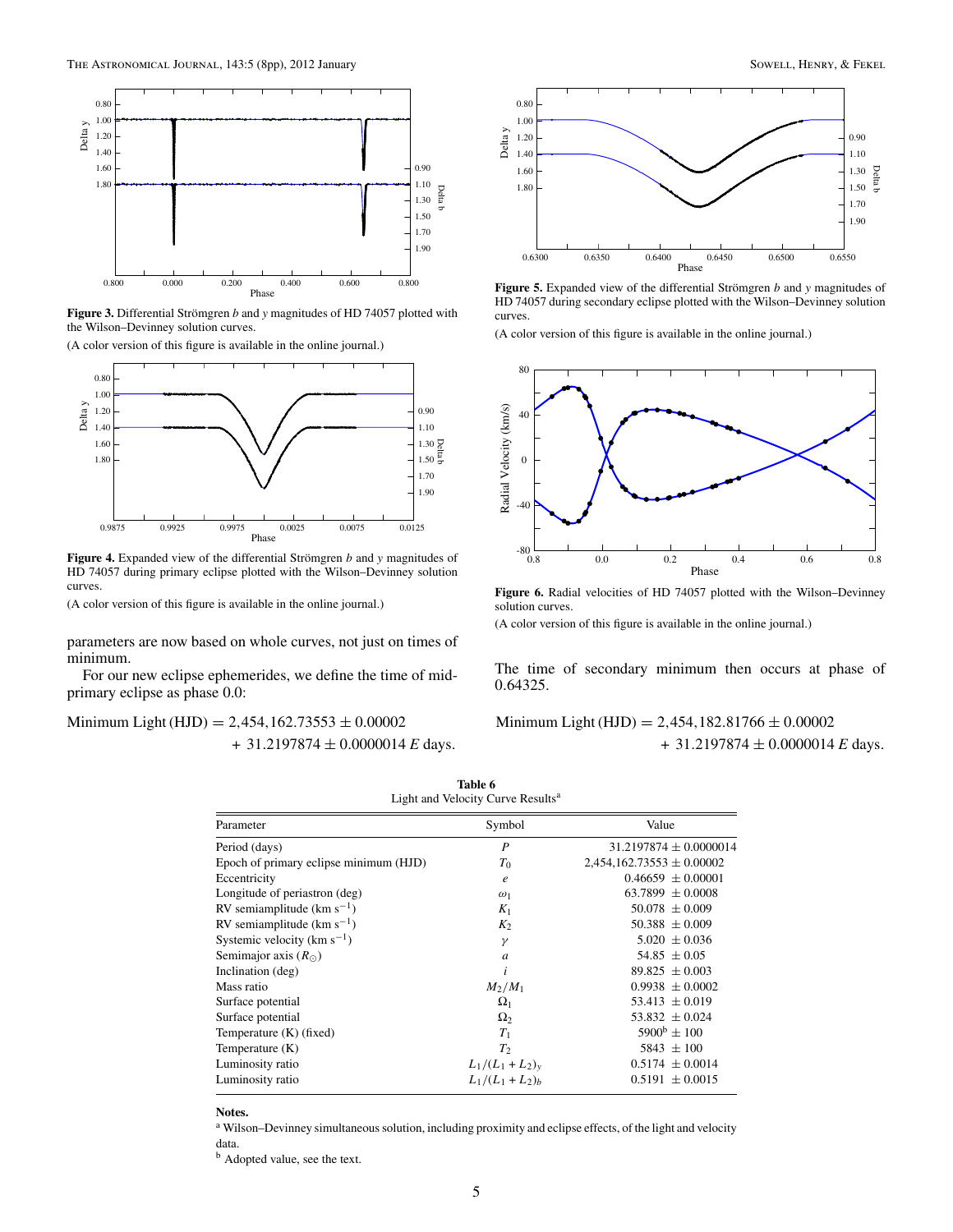<span id="page-6-0"></span>The Astronomical Journal, 143:5 (8pp), 2012 January Sowell, Henry, & Fekel Sowell, Henry, & Fekel

**Table 7** Fundamental Parameters of HD 74057

| Primary<br>Parameter                |                   | Secondary         |
|-------------------------------------|-------------------|-------------------|
| $M(M_{\odot})$                      | $1.138 \pm 0.003$ | $1.131 \pm 0.003$ |
| $R(R_{\odot})$                      | $1.064 \pm 0.002$ | $1.049 \pm 0.002$ |
| $\log g$ (cm s <sup>-2</sup> )      | $4.441 \pm 0.004$ | $4.450 \pm 0.004$ |
| $M_{bol}$ (mag)                     | $4.517 \pm 0.004$ | $4.589 \pm 0.004$ |
| $L/L_{\odot}$                       | $1.232 \pm 0.005$ | $1.152 \pm 0.005$ |
| $y$ (mag)                           | $7.905 \pm 0.003$ | $7.981 \pm 0.003$ |
| $b$ (mag)                           | $8.280 \pm 0.003$ | $8.363 \pm 0.003$ |
| Spectral type                       | G0 dwarf          | G0 dwarf          |
| $v_{\rm rot}$ (km s <sup>-1</sup> ) | $6.4 \pm 1.0$     | $6.5 \pm 1.0$     |

Given the limited timespan of our data set, we made no attempt with the WD program to search for any period change.

#### 7. SPECTRAL TYPES AND SPECTROSCOPIC MAGNITUDE DIFFERENCE

To determine spectral types of late-type stars, Strassmeier & Fekel [\(1990\)](#page-7-0) identified several luminosity-sensitive and temperature-sensitive line ratios in the 6430–6465 Å region. Those line ratios plus the general appearance of the spectrum were employed as spectral-type criteria. However, for stars earlier than early-G spectral class, the line ratios in the 6430 Å region have little sensitivity to luminosity.

For HD 74057 the similar line strengths of the components and the near unity mass ratio indicate that the two spectral types are also very similar. With  $B - V = 0.598$  (Perryman  $&$  ESA [1997\)](#page-7-0) for the combined system, both stars are slightly hotter than the Sun. Thus, we compared the spectrum of HD 74057 with those of late-F and early-G dwarfs primarily taken from the lists of Keenan & McNeil [\(1989\)](#page-7-0) and Fekel [\(1997\)](#page-7-0). Spectra of those reference stars were obtained at KPNO with the same telescope, spectrograph, and detector as our spectra of HD 74057. With a computer program developed by Huenemoerder & Barden [\(1984\)](#page-7-0) and Barden [\(1985\)](#page-7-0), various combinations of reference-star spectra were rotationally broadened, shifted in radial velocity, appropriately weighted, and added together in an attempt to reproduce the spectrum of HD 74057 in the 6430 Å region. We obtained an excellent fit to its spectrum with the slightly metal-rich solar-type star HR 937 (G0 V (Keenan & McNeil [1989\)](#page-7-0) and [Fe*/*H] = +0*.*07 (Taylor [2005\)](#page-7-0)) used for both components. Thus, the iron abundance of the reference star HR 937 indicates that HD 74057 has an iron abundance that is somewhat greater than the Sun's.

Because of the G0 spectral class of both components, we determined their luminosity classes from their absolute visual magnitudes computed with the *Hipparcos* parallax, as revised by van Leeuwen [\(2007\)](#page-8-0). We did not apply a correction for interstellar reddening due to the nearness of the system. The absolute magnitudes indicate that both stars are dwarfs.

The resulting continuum-intensity ratio  $I_2/I_1 = 0.9685$ . Because of the similarity of the spectral types, we adopt this value as the luminosity ratio, which corresponds to a magnitude difference in the 6430 Å region of 0*.*03 mag with an estimated uncertainty of 0*.*1 mag. This result is in reasonable agreement with the more precise determination of 0*.*07 mag for the Strömgren y-band magnitude difference from the light curve solution (see Table 7).

#### 8. MAGNITUDES AND DISTANCE

Olsen [\(1983\)](#page-7-0) determined the apparent magnitude and color indices for HD 74057 to be  $y = 7.190 \pm 0.005$ ,  $b - y =$  $0.378 \pm 0.003$ ,  $m_1 = 0.188 \pm 0.004$ , and  $c_1 = 0.342 \pm 0.004$ 0*.*004, respectively, for the maximum amount of combined light outside eclipse. From the WD solution one obtains the bolometric magnitudes, the luminosity of the system, and the individual luminosity ratios (see Tables [6](#page-5-0) and 7). The appropriate bolometric correction for a 5900 K main-sequence star is −0*.*060 mag (Flower [1996\)](#page-7-0), giving *My* = 4*.*577 ± 0*.*004. The luminosity ratio of 0*.*935 in the *y* bandpass equates to 0*.*717 mag, and therefore the apparent magnitude for the primary is  $7.907 \pm 0.012$  mag. From the absolute and apparent magnitudes, the computed distance is  $46.3 \pm 0.3$  pc. The original *Hipparcos* parallax is  $0.02062 \pm 0.00095$  (Perryman & ESA) [1997\)](#page-7-0) which has been revised to  $0''01990 \pm 0''00056$  by van Leeuwen [\(2007\)](#page-8-0). The corresponding distances are  $48.5 \pm 2.2$  pc and  $50.3 \pm 1.4$  pc.

#### 9. CIRCULARIZATION AND SYNCHRONIZATION

The two main theories of orbital circularization and rotational synchronization (e.g., Zahn [1977;](#page-8-0) Tassoul & Tassoul [1992\)](#page-7-0) disagree significantly on absolute timescales but do agree that synchronization should occur first. Duquennoy & Mayor [\(1991\)](#page-7-0) examined the multiplicity of solar-type stars in the solar neighborhood. They determined that, while systems with periods  $\leq 10$  days had circular orbits, longer period orbits are generally eccentric. HD 74057 has a period of 31*.*2 days and its components are dwarfs, so it is not particularly surprising that it has a significantly eccentric orbit.

Hut [\(1981\)](#page-7-0) has shown that in an eccentric orbit the rotational angular velocity of a star will tend to synchronize with that of the orbital motion at periastron, which is called pseudosynchronous rotation. With Equation  $(42)$  of Hut  $(1981)$ , we compute a pseudosynchronous period of 12*.*68 days for HD 74057. Combining that period with the radii from the light curve solution produces pseudosynchronization rotational velocities of 4.4 and 4.1 km s<sup> $-1$ </sup>.

To see if the components are pseudosynchronously rotating, we have determined projected rotational velocities from our redwavelength KPNO spectra with the procedure of Fekel [\(1997\)](#page-7-0). For early-G stars, a value of 3 km s<sup>-1</sup> was adopted for the macroturbulent velocity. To convert the observed  $v \sin i$  values into equatorial rotational velocities, we assume, as is generally done, that the orbital and rotational axes are parallel, so the inclinations are equal. The *v* sin *i* values, averaged from 20 spectra, are 6.4 and 6.5 km s<sup>−1</sup> for the primary and secondary, respectively. Both values have an estimated uncertainty of  $\pm 1.0$  km s<sup>-1</sup>. The orbital inclination is so close to 90<sup>°</sup> that we simply adopt the *v* sin *i* values as the equatorial rotational velocities. Thus, both components are rotating about 50% faster than their pseudosynchronous values.

Zahn [\(1977,](#page-8-0) [1989\)](#page-8-0) examined the mechanism of turbulent dissipation for producing tidal friction in stars with convective atmospheres. Equation (6.1) of Zahn [\(1977\)](#page-8-0), involving the stellar mass ratio, the stellar radius, and the semimajor axis of the binary, can be used to estimate a timescale for synchronization. However, we have shown that HD 74057 has a very eccentric orbit, and so the rotational velocity will tend to synchronize with the orbital motion at periastron (Hut [1981\)](#page-7-0). Thus, in the formulation of Zahn [\(1977\)](#page-8-0) we have replaced the semimajor axis, *a*, with the periastron separation,  $a(1-e)$ . This results in a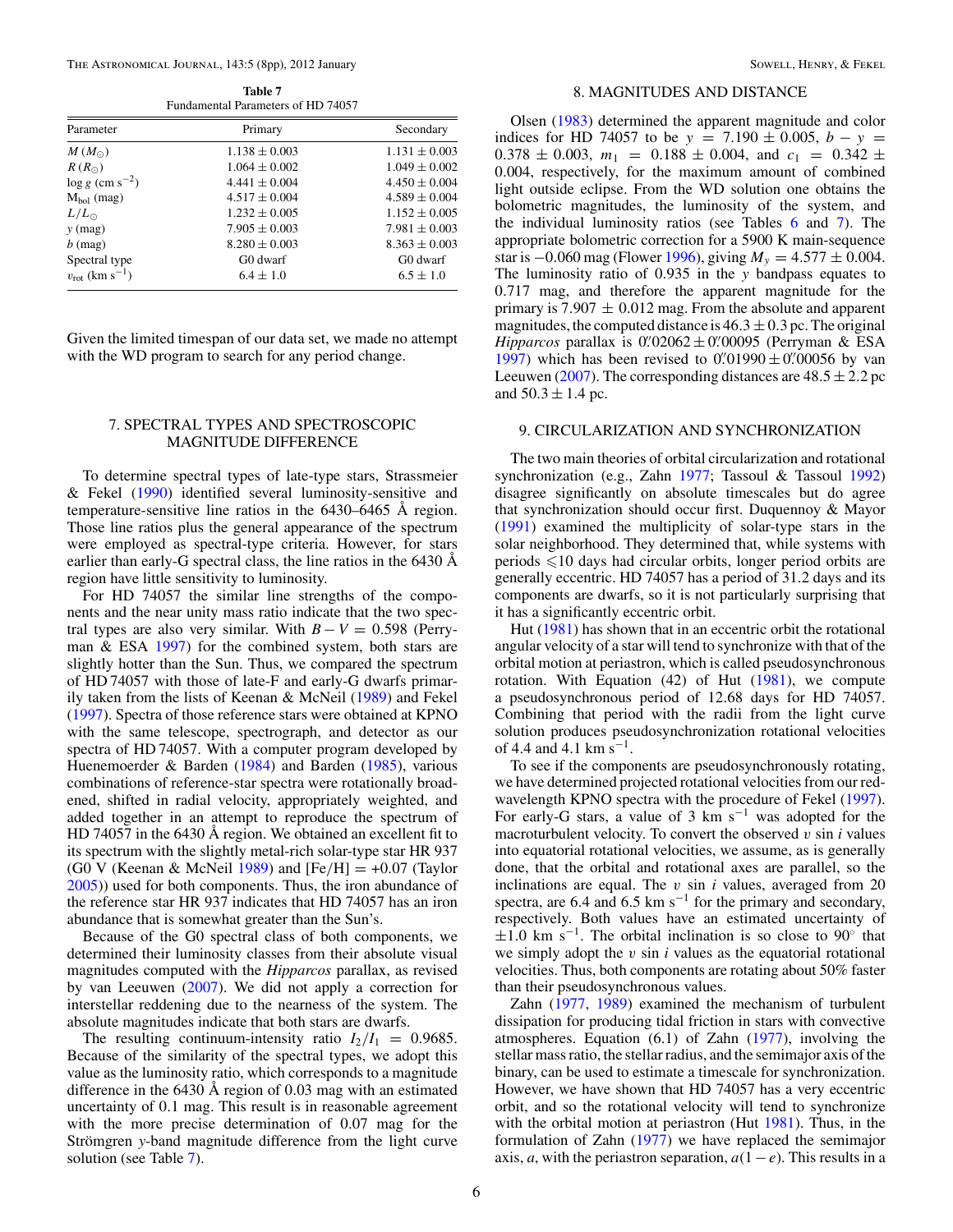<span id="page-7-0"></span>pseudosynchronization timescale of 0*.*44 Gyr. Claret & Cunha (1997) compared the theoretical predictions of Zahn [\(1977,](#page-8-0) [1989\)](#page-8-0) with observational results for eclipsing binaries and found that the components on average are pseudosynchronized, but some systems do have rotational velocities that are very different from the theoretical predictions.

Combining our photometric rotation period of 8*.*4 days with our *v* sin *i* values for both components results in radii of 1.07 and 1.09  $R_{\odot}$  for the primary and secondary, respectively. These values are in excellent agreement with the radii of 1*.*064 and 1.049  $R_{\odot}$  from our light curve solution. This supports our assumption that the rotational and orbital axes are parallel.

#### 10. EVOLUTIONARY STATUS

Clausen et al. (2009) compared eleven F, G, and K dwarf binaries with very well determined masses and radii to isochrones that were computed from Yale-Yonsei evolutionary models with solar composition (Yi et al. [2001;](#page-8-0) Demarque et al. 2004). Their Figure 10 shows that while some binary pairs produce consistent ages in the mass–radius plane, others do not, presumably because of enhanced stellar activity and its effect on envelope convection in stars less massive than the Sun (Ribas et al. 2008). With masses of 1.1  $M_{\odot}$ , the components of HD 74057 appear to be too massive to be significantly affected by their chromospheric activity. Placing the components of HD 74057 in that mass–radius figure results in an age between 0.5 and 1.0 Gyr for the system. Unfortunately, the masses and radii of the components of HD 74057 are so similar that they provide little leverage on the age consistency of the components. In Figure 7, we plot the components of HD 74057 in a theoretical H-R diagram, comparing the stellar pair with the luminosities and effective temperatures of two Yale-Yonsei evolutionary tracks. Those tracks have been constructed for a mean component mass of  $1.134M_{\odot}$  because the two masses of HD 74057 are so similar. The abundances used for the evolutionary tracks,  $Z = 0.018$ and  $Z = 0.031$ , correspond to solar metallicity and a metallicity of  $[Fe/H] = 0.2$ , respectively. It is clear that the best fit to the components in the luminosity–effective-temperature plane is for  $[Fe/H] = 0.2$ . Both components are at the base of this metal-rich evolutionary track and close to the zero-age main sequence, indicating an age of about 1*.*0 Gyr. Such a young age is consistent with the moderate rotation of the components and photometric variability due to starspots. However, that age is roughly a factor of two greater than the estimated timescale for pseudosynchronous rotation, and the components are not yet pseudosynchronized.

#### 11. SUMMARY

We analyzed new Strömgren by photometric observations and double-lined radial velocities with the WD program and determined the orbital elements and absolute dimensions of the eclipsing solar-type binary HD 74057. From the combined solution, the orbital period is  $31.2197874 \pm 0.0000014$  days and the eccentricity is  $0.46659 \pm 0.00001$ . Despite the relatively long period, the orbit has a very high inclination of 89°825  $\pm$ 0° 003; therefore, the system is seen almost perfectly edge on. We find that the system is a detached binary with almost identical G0 dwarf components. Their masses are  $M_1 = 1.138 \pm 0.003 M_{\odot}$ and  $M_2 = 1.131 \pm 0.003 M_{\odot}$ , while the radii are  $R_1 =$  $1.064 \pm 0.002 R_{\odot}$  and  $R_2 = 1.049 \pm 0.002 R_{\odot}$ . Using the results of our WD solution, we compute a distance to the system of 46*.*3±0*.*3 pc, which is 9% smaller than the revised *Hipparcos*



Figure 7. Positions of the two components of HD 74057 (primary: filled circle; secondary: open circle) in a theoretical H-R diagram compared with the Yonsei-Yale evolutionary tracks. The dashed line corresponds to a track for the mean mass of the components ( $M = 1.134 M_{\odot}$ ) and solar metallicity, while the solid line results from the same mass but a metallicity of  $Z = 0.031$  or  $[Fe/H] = 0.2$ .

value of van Leeuwen [\(2007\)](#page-8-0). The stars are rotating about 50% faster than their predicted pseudosynchronous velocities. A comparison with evolutionary tracks indicates that the stars are somewhat metal rich and have an age of about 1*.*0 Gyr.

Astronomy at Tennessee State University is supported by NASA, NSF, Tennessee State University, and the state of Tennessee through its Centers of Excellence programs. We thank Walter Van Hamme for advice regarding the WD program and for computing the error bars of the parameters of the final solution. This research made use of the SIMBAD database, operated at CDS, Strasbourg, France.

#### **REFERENCES**

- Allen, C. W. 2000, in Allen's Astrophysical Quantities, ed. A. N. Cox (New York: Springer), 388
- Alonso, A., Arribas, S., & Martínez-Roger, C. 1996, A&A, [313, 873](http://adsabs.harvard.edu/abs/1996A&A...313..873A)
- Barden, S. C. 1985, [ApJ,](http://dx.doi.org/10.1086/163361) [295, 162](http://adsabs.harvard.edu/abs/1985ApJ...295..162B)
- Barker, E. S., Evans, D. S., & Laing, J. D. 1967, R. Obs. Bull., 130, 355
- Claret, A., & Cunha, N. C. S. 1997, A&A, [318, 187](http://adsabs.harvard.edu/abs/1997A&A...318..187C)
- Clausen, J. V., Bruntt, H., Claret, A., et al. 2009, [A&A,](http://dx.doi.org/10.1051/0004-6361/200912362) [502, 253](http://adsabs.harvard.edu/abs/2009A&A...502..253C)
- Davies, D. 2006, Perem. Zvezdy, [6, 14](http://adsabs.harvard.edu/abs/2006PZP.....6...14D)
- Davies, D. 2007, Perem. Zvezdy, [6, 16](http://adsabs.harvard.edu/abs/2007PZP.....7...16D)
- Demarque, P., Woo, J.-H., Kim, Y.-C., & Yi, S. K. 2004, [ApJS,](http://dx.doi.org/10.1086/424966) [155, 667](http://adsabs.harvard.edu/abs/2004ApJS..155..667D)
- Duquennoy, A., & Mayor, M. 1991, A&A, [248, 485](http://adsabs.harvard.edu/abs/1991A&A...248..485D)
- Fekel, F. C. 1997, [PASP,](http://dx.doi.org/10.1086/133908) [109, 514](http://adsabs.harvard.edu/abs/1997PASP..109..514F)
- Fitzpatrick, M. J. 1993, in ASP Conf. Ser. 52, Astronomical Data Analysis Software and Systems II, ed. R. J. Hanisch, R. V. J. Brissenden, & J. Barnes (San Francisco, CA: ASP), [472](http://adsabs.harvard.edu/abs/1993ASPC...52..472F)
- Flower, P. J. 1996, [ApJ,](http://dx.doi.org/10.1086/177785) [469, 355](http://adsabs.harvard.edu/abs/1996ApJ...469..355F)
- Henry, G. W. 1999, [PASP,](http://dx.doi.org/10.1086/316388) [111, 845](http://adsabs.harvard.edu/abs/1999PASP..111..845H)
- Henry, G. W., Fekel, F. C., & Hall, D. S. 1995, [AJ,](http://dx.doi.org/10.1086/117740) [110, 2926](http://adsabs.harvard.edu/abs/1995AJ....110.2926H)
- Huenemoerder, D. P., & Barden, S. C. 1984, BAAS, [16, 510](http://adsabs.harvard.edu/abs/1984BAAS...16..510H)
- Hut, P. 1981, A&A, [99, 126](http://adsabs.harvard.edu/abs/1981A&A....99..126H)
- Keenan, P. C., & McNeil, R. C. 1989, [ApJS,](http://dx.doi.org/10.1086/191373) [71, 245](http://adsabs.harvard.edu/abs/1989ApJS...71..245K)
- Kurucz, R. L. 1993, in Light Curve Modeling of Eclipsing Binary Stars, ed. E. F. Milone (New York: Springer), 93
- Lucy, L. B. 1967, Z. Astrophys., [65, 89](http://adsabs.harvard.edu/abs/1967ZA.....65...89L)
- Olsen, E. C. 1983, A&AS, [54, 55](http://adsabs.harvard.edu/abs/1983A&AS...54...55O)
- Perryman, M. A. C., & ESA 1997, The *Hipparcos* and *Tycho* Catalogues (ESA SP-1200; Noordwijk: ESA)
- Ribas, I., Morales, J. C., Jordi, C., et al. 2008, Mem. Soc. Astron. Ital., [79,](http://adsabs.harvard.edu/abs/2008MmSAI..79..562R) [562](http://adsabs.harvard.edu/abs/2008MmSAI..79..562R)
- Rossiter, R. A. 1924, [ApJ,](http://dx.doi.org/10.1086/142825) [60, 15](http://adsabs.harvard.edu/abs/1924ApJ....60...15R)
- Scarfe, C. D., Batten, A. H., & Fletcher, J. M. 1990, Publ. Dom. Astrophys. Obs., [18, 21](http://adsabs.harvard.edu/abs/1990PDAO...18...21S)
- Strassmeier, K. G., & Fekel, F. C. 1990, A&A, [230, 389](http://adsabs.harvard.edu/abs/1990A&A...230..389S)
- Tassoul, J.-L., & Tassoul, M. 1992, [ApJ,](http://dx.doi.org/10.1086/171647) [395, 259](http://adsabs.harvard.edu/abs/1992ApJ...395..259T)
- Taylor, B. J. 2005, [ApJS,](http://dx.doi.org/10.1086/496885) [161, 444](http://adsabs.harvard.edu/abs/2005ApJS..161..444T)
- Van Hamme, W. 1993, [AJ,](http://dx.doi.org/10.1086/116788) [106, 2096](http://adsabs.harvard.edu/abs/1993AJ....106.2096V)
- Van Hamme, W., & Wilson, R. E. 1984, A&A, [141, 1](http://adsabs.harvard.edu/abs/1984A&A...141....1V)